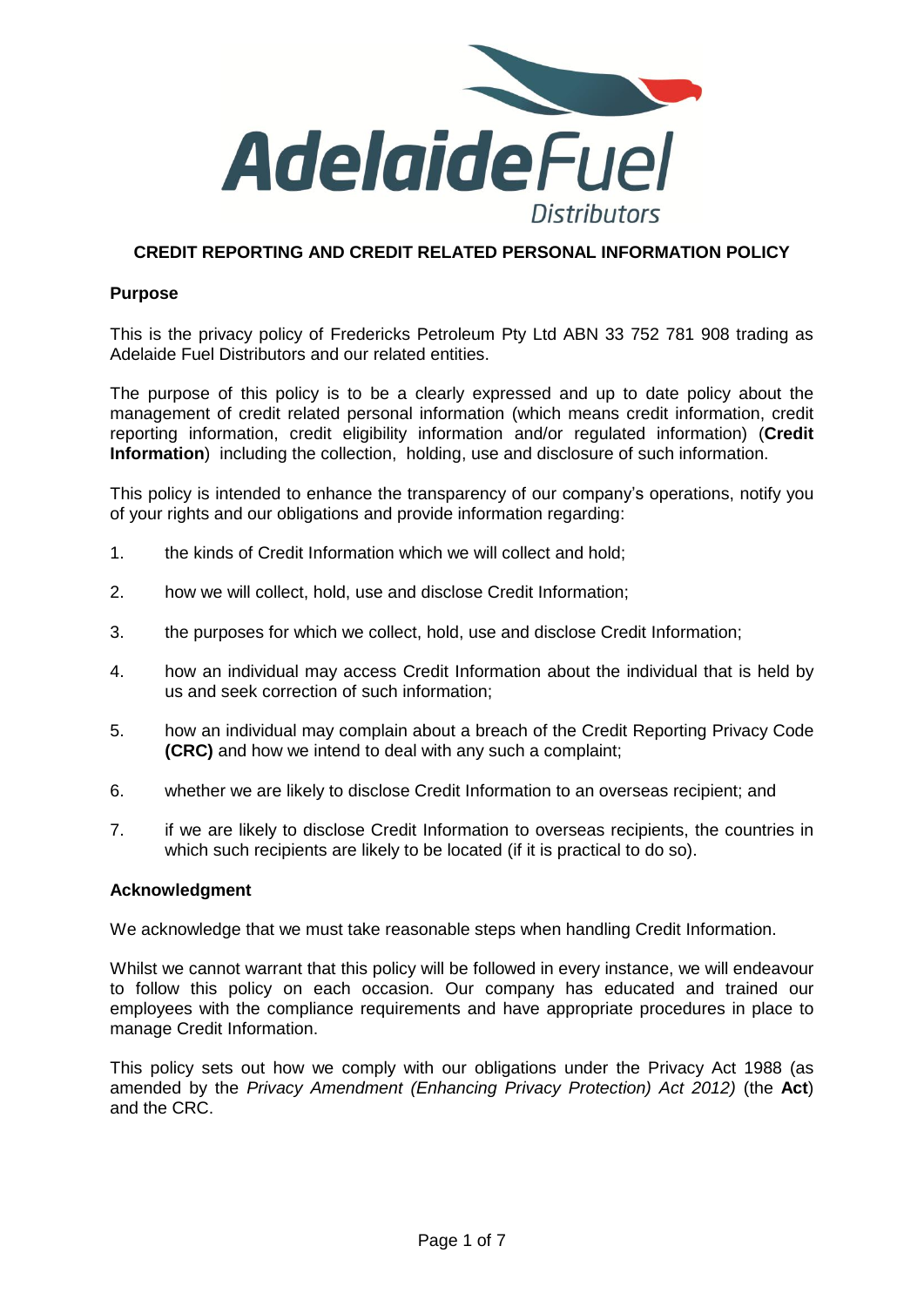# **The kind of Credit Information we will collect and hold**

We collect and hold the following types of Credit Information.

- 1. Current and prior names and addresses, age and occupation, (including employer details).
- 2. Driver's licence number.
- 3. Details regarding applications for commercial credit including the type and amount of credit requested and the fact that we have assessed an application.
- 4. Details regarding the provision of credit, the amount and whether any other credit was previously provided.
- 5. The date that any agreement in relation to credit ceased or was terminated and the surrounding circumstances.
- 6. Repayment history.
- 7. Details regarding payment owed to us or any other credit provider, in connection with credit provided to you or in relation to which you are a guarantor, overdue for more than 60 days.
- 8. Whether in our opinion, or another credit provider's opinion, you have committed a serious credit infringement.
- 9. Whether you have entered into arrangements with us or other creditors in connection with the credit provided to you.
- 10. Court proceedings information, personal insolvency information and credit related publically available information.
- 11. Any information regarding your credit worthiness.
- 12. Any administrative information about credit accounts of yourself and your related bodies corporate.

# **How we will collect, use and disclose your Credit Information**

Our usual practice will be to collect Credit Information from you (or your authorised representative) directly and with your written consent.

In some circumstances, we may collect Credit Information from a third party. This may include the collection of Credit Information from a Credit Reporting Body (**CRB**).

As indicated above, we will endeavour to obtain your written consent regarding the collection and further disclosure of Credit Information from and to a CRB.

It may be necessary for us to collect your Credit Information for a specific purpose such as an investigation of a complaint.

We may be required to in some circumstances, if you fail to meet payment obligations or commit serious credit infringement to disclose your Credit Information to a CRB.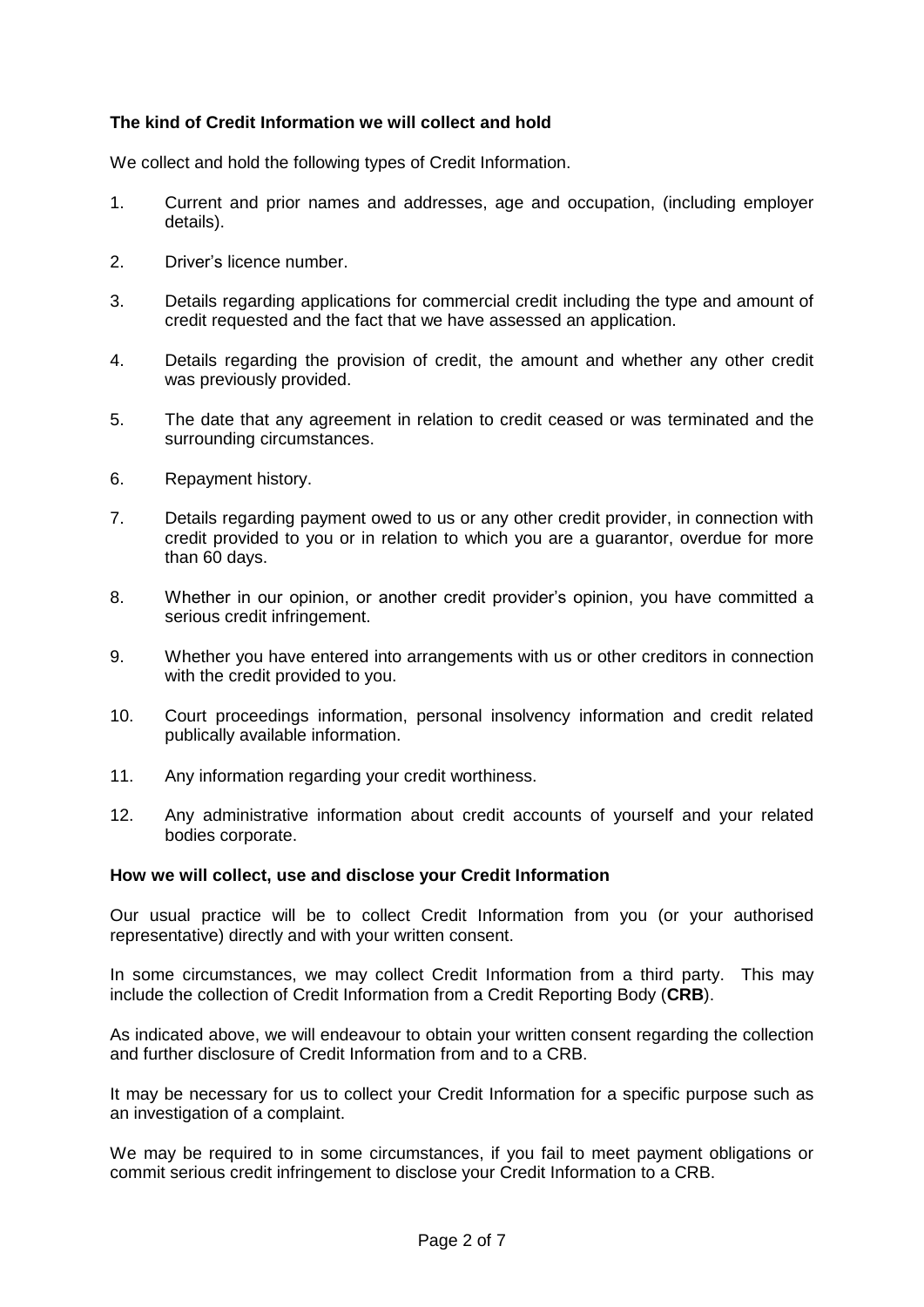We will attempt to use the Credit Information we collect and hold for the primary purpose(s) in respect of which it is collected.

## **How we will hold the Credit Information we collect, use and disclose**

We will hold the Credit Information in a manner which is secure and protected from unauthorised access.

Your information may be held in either a physical form or in electronic form on our IT system.

We take steps to protect the information against the modification, disclosure or misuse by including such things as password protection for accessing electronic IT systems and physical restrictions.

We will also take steps to ensure our service providers have protection for electronic IT systems and other necessary restrictions.

We will endeavour to ensure that our relevant staff are trained with respect the security of the Credit Information we hold and we will restrict any access where necessary.

Once information is no longer required, we will take all reasonable steps to either destroy and de-identify the Credit Information in a secure manner and where possible destroy and delete records.

In the event we hold Credit Information that is unsolicited and we were not permitted to collect it, the Credit Information will be destroyed as soon as practicable.

### **The purpose for which we collect, hold, use and disclose your Credit Information**

We may collect, hold, use and disclose your Credit Information as reasonably necessary so that it may be used directly for the functions or activities of our company and as permitted by law.

We may use your Credit Information for the functions or activities of our company to:

- 1. consider whether to provide you or a related entity with credit, or accept you as a guarantor;
- 2. consider your credit worthiness when making decisions with respect to your application;
- 3. provide information to CRB's and participate with other the credit reporting system recognised by the CRC;
- 4. take debt recovery action and enforcement where necessary to recovery amounts against guarantors or where infringements have occurred; and/or
- 5. consider and address any complaints and comply with our statutory requirements.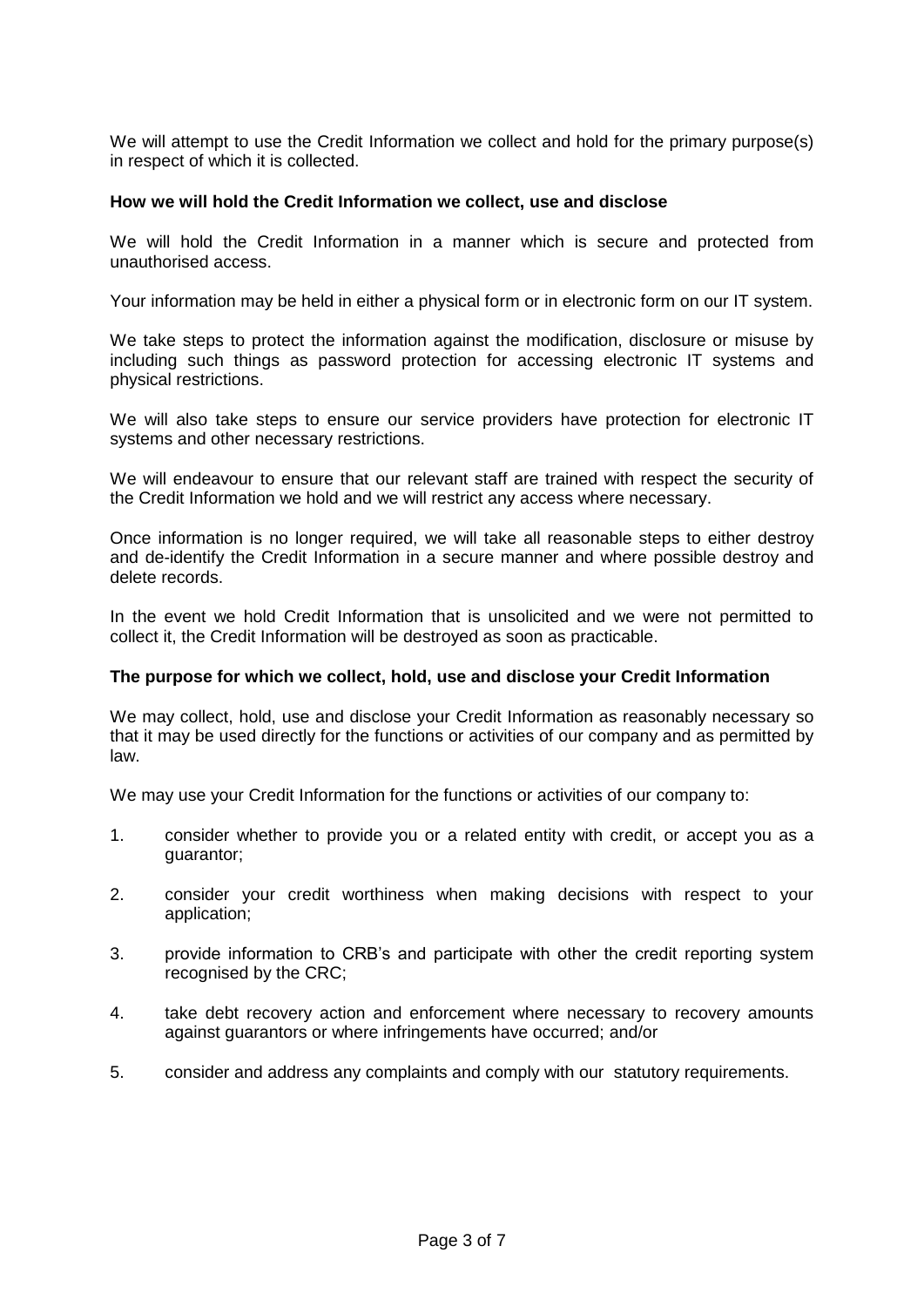## *Disclosure to CRB's*

As indicated above, we may disclose Credit Information to a CRB in accordance with the permitted disclosures as defined under the Act, including instances where you fail to meet your payment requirements and you commit a serious credit infringement.

We may disclose your Credit Information to the following CRB's listed below.

Veda Advantage Level 15, 100 Arthur Street NORTH SYDNEY NSW 2060 Tel: 1300 921 621

**NCI** Level 2, 165 Grenfell St ADELAIDE SA 5000 Tel: 1800 882 820

Creditor Watch Level 13, 109 Pitt Street SYDNEY NSW 2000 Tel: 1300 501 312

Experian Level 6, 549 St Kilda Road MELBOURNE VIC 3004 Tel: 03 9699 0100

MILTON QLD 4064 Tel: 07 3360 0600

Level 2, 143 Coronation Drive

Dun & Bradstreet

National Credit Management Limited 123 Glen Osmond Road EASTWOOD SA 5063 Tel: 08 8273 8000

A copy of the credit reporting policy for the CRB's listed above will be available on their website or will be provided in hard copy upon request.

A CRB may use your Credit Information to assist with our marketing by "pre-screening" for direct marketing.

In accordance with recent changes within the Act we are unable to use your Credit Information for direct marketing, however a CRB may be able to "pre-screen" you and provide you with an opportunity to opt out of direct marketing.

You can tell the CRB that you do not want your Credit Information used for this purpose.

You are entitled to also place a 21 day ban on the sharing of you Credit Information, if you believe you have become a victim of credit fraud.

### *Disclosure of your Credit Information to other recipients*

We may choose to, if permitted by law, share and/or disclose your credit information with third parties including:

- 1. other credit providers;
- 2. our related companies;
- 3. debt collection organisations;
- 4. guarantors or security providers in relation to the credit we provide you;
- 5. debt assignment organisations; and
- 6. credit insurers.

In some instances we will require your written consent prior to making such disclosures. We typically obtain this consent in terms of our credit application or via our privacy statement.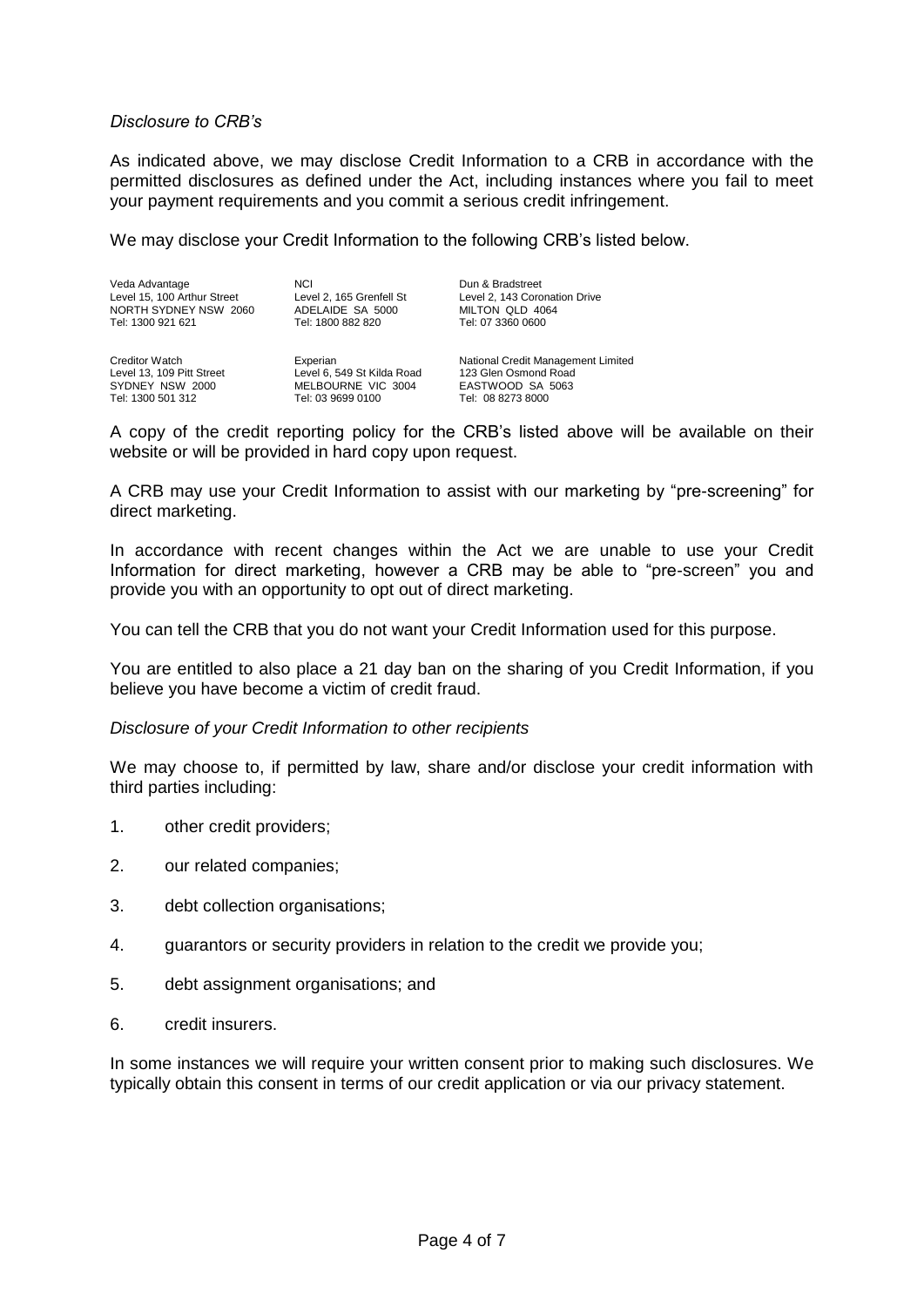## **How can you access your Credit Information**

You are entitled to access your Credit Information held in our possession.

We will endeavour to respond to your request for Credit Information within a reasonable time period and as soon as practicable in a manner as requested by you. We will normally respond within 30 days.

You can make a request for access by sending an email or letter and addressed to our Privacy Officer, details specified below.

The Privacy Officer Fredericks Petroleum Pty Ltd Trading as Adelaide Fuel Distributors 540 Cross Keys Road CAVAN SA 5094 Phone: 08 8349 5868 Fax: 08 8349 8578 Email: [smrotek@adelaidefuel.net.au](mailto:smrotek@adelaidefuel.net.au)

With any request that is made we will need to authenticate your identity to ensure the correct person is requesting the information.

You will only be granted access to your Credit Information where we are permitted or required by law. We are unable to provide you with access that is unlawful.

We will not charge you for making an access request, however if reasonable we may charge you with the costs associated with your access request.

In the event your access request is refused we will provide you with written notice regarding the refusal and reasons for our decision.

## **Correction**

Should we hold Credit Information that is incorrect, you have the right to make us aware of this fact and request that the incorrect information be corrected.

If you would like to make a request to correct your information please contact our Privacy Officer on the details provided above.

In assessing your request we will need to be satisfied that the information is inaccurate, out of date, incomplete, irrelevant or misleading. We will then take all reasonable steps necessary to ensure that it is accurate, up to date, complete, relevant and not misleading.

It is our normal request to try and resolve any correction requests within 30 days. If we are to require further time we will notify you in writing and seek your consent.

If it is the case we do not agree to correct your Credit Information as per your request we will notify you in writing and provide you with our written reasons for the refusal.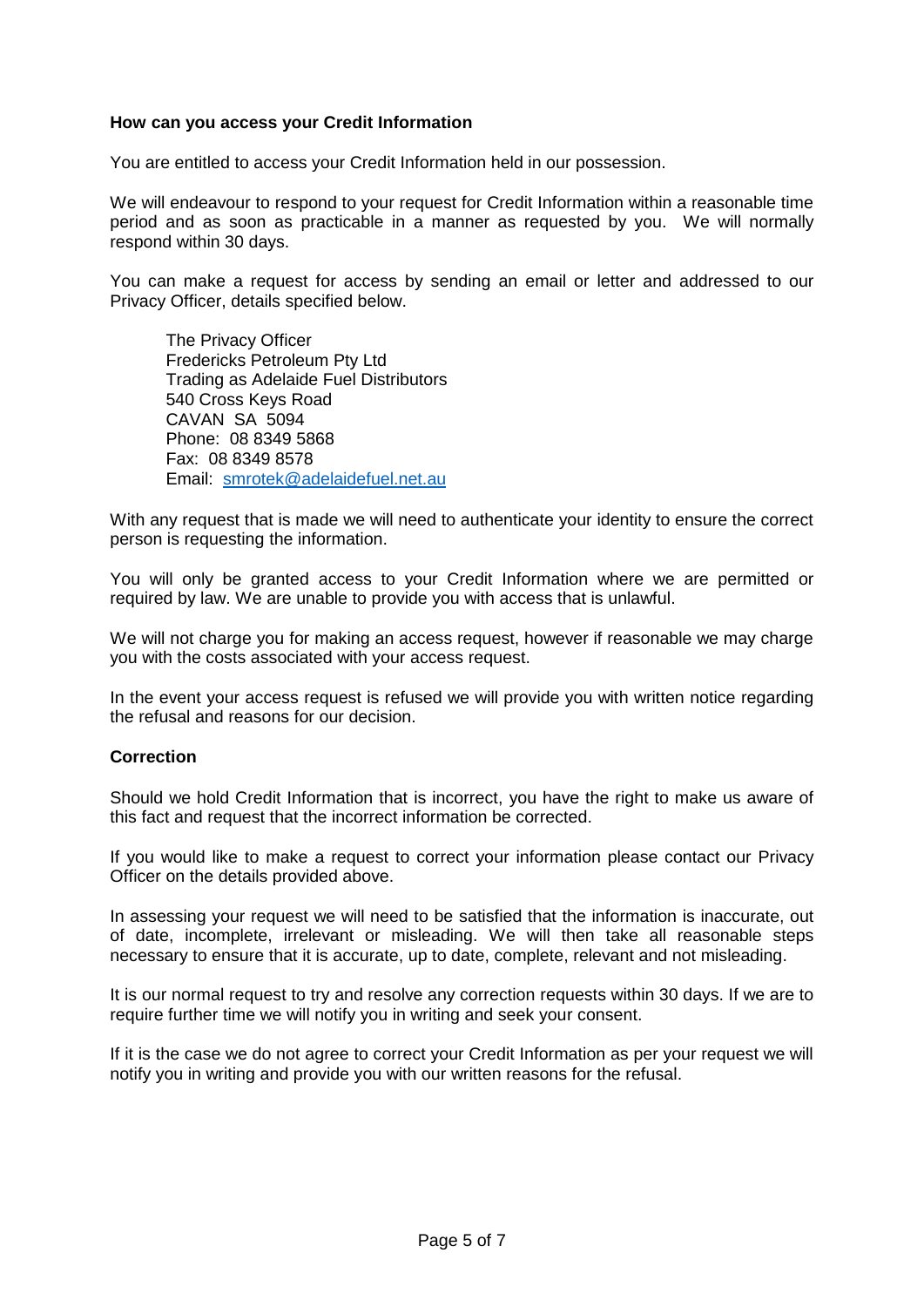# **Record keeping**

We will endeavour to keep a record of where all Credit Information is used or disclosed.

The types of matters recorded by us include the following.

- 1. Where Credit Information is destroyed to meet obligations and compliance requirements in accordance with the CRC and the Act.
- 2. Where we have received Credit Information from another credit provider:
	- (a) the date in which it was disclosed;
	- (b) a brief description of the information disclosed; and
	- (c) to whom the disclosure was made.
- 3. Records of any consent provided by an individual for purposes of disclosure.
- 4. Records of any correspondence and actions taken in relation to notifications or corrections, complaints, pre-screening, monitoring and auditing.

We will maintain our records for a minimum period of 5 years.

## **Complaints**

In the event that you wish to make a complaint about a failure of us to comply with our obligations in relation to the CR Code or the Act please raise this with our Privacy Officer on the contact details above.

We will provide you with a receipt of acknowledgment as soon as practicable.

We will then endeavour to respond to your complaint and attempt to resolve the issues within 30 days, unless otherwise specified.

In dealing with your complaint we may need to consult a CRB, or another credit provider, or a third party.

If we fail to deal with your complaint in a manner that you feel is appropriate you may choose to report your complaint to an external dispute resolution scheme (**EDR Scheme**).

We note that we are currently not a member of any EDR Scheme and we are exempt from having to be a member of any EDR Scheme until March 2015.

If you are not satisfied with the process of making a complaint to our Privacy Officer you may make a complaint to the Information Commissioner. Details of which are below.

> Office of the Australian Information Commissioner GPO Box 5218 Sydney NSW 2001 Email: [enquiries@oaic.gov.au](mailto:enquiries@oaic.gov.au) Telephone: 1300 363 992 Facsimile: 02 9284 9666